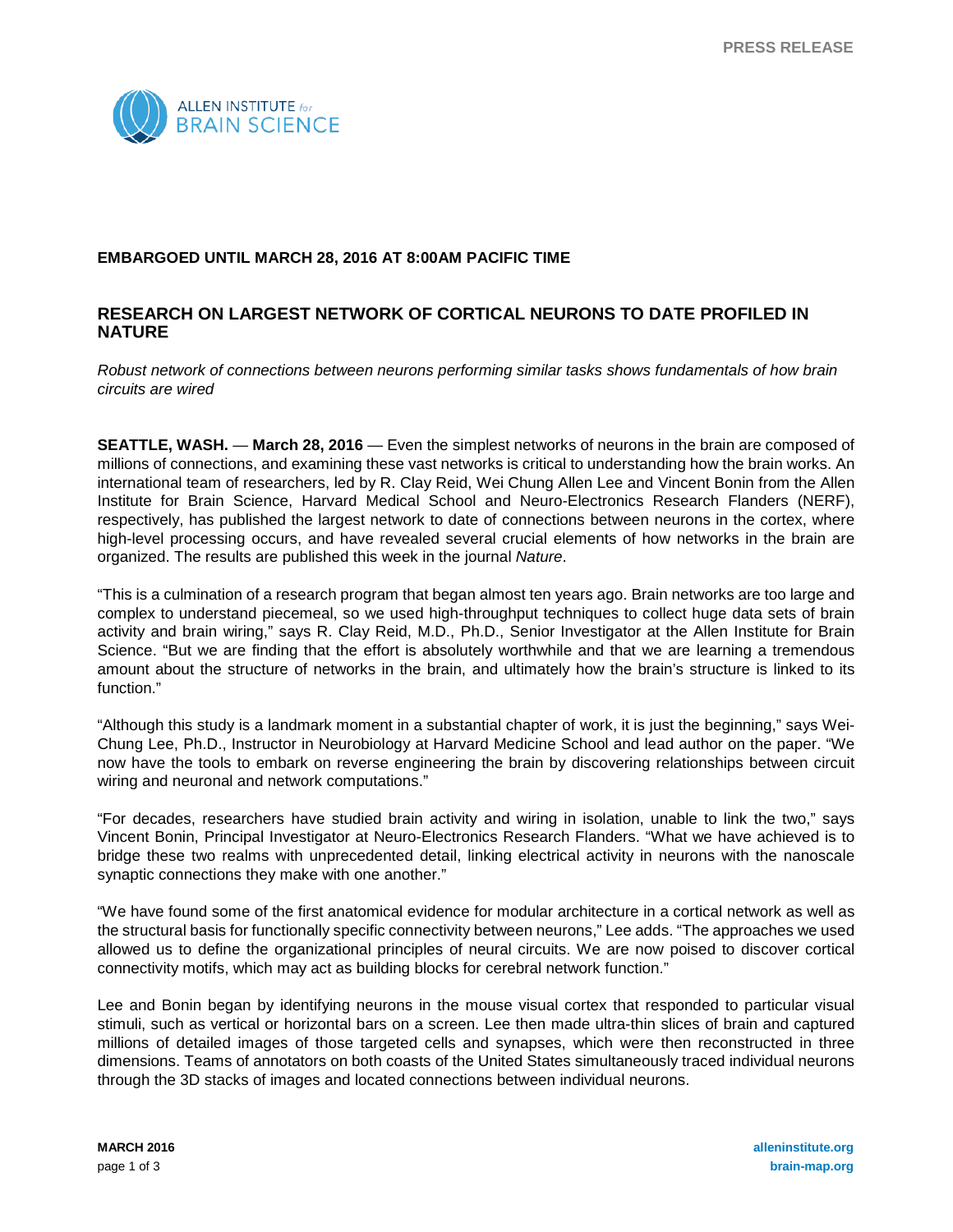Analyzing this wealth of data yielded several results, including the first direct structural evidence to support the idea that neurons that do similar tasks are more likely to be connected to each other than neurons that carry out different tasks. Furthermore, those connections are larger, despite the fact that they are tangled with many other neurons that perform entirely different functions.

"Part of what makes this study unique is the combination of functional imaging and detailed microscopy," says Reid. "The microscopic data is of unprecedented scale and detail. We gain some very powerful knowledge by first learning what function a particular neuron performs, and then seeing how it connects with neurons that do similar or dissimilar things.

"It's like a symphony orchestra with players sitting in random seats," Reid adds. "If you listen to only a few nearby musicians, it won't make sense. By listening to everyone, you will understand the music; it actually becomes simpler. If you then ask who each *musician* is listening to, you might even figure out how they make the music. There's no conductor, so the orchestra needs to communicate."

This combination of methods will also be employed in an IARPA contracted project with the Allen Institute for Brain Science, Baylor College of Medicine, and Princeton University, which seeks to scale these methods to a larger segment of brain tissue. The data of the present study is being made available online for other researchers to investigate.

*This work was supported by the National Institutes of Health (R01 EY10115, R01 NS075436 and R21 NS085320); through resources provided by the National Resource for Biomedical Supercomputing at the Pittsburgh Supercomputing Center (P41 RR06009) and the National Center for Multiscale Modeling of Biological Systems (P41 GM103712); the Harvard Medical School Vision Core Grant (P30 EY12196); the Bertarelli Foundation; the Edward R. and Anne G. Lefler Center; the Stanley and Theodora Feldberg Fund; Neuro-Electronics Research Flanders (NERF); and the Allen Institute for Brain Science.* 

## **About the Allen Institute for Brain Science**

The Allen Institute for Brain Science, a division of the Allen Institute [\(alleninstitute.org\)](http://alleninstitute.org/), is an independent, 501(c)(3) nonprofit medical research organization dedicated to accelerating the understanding of how the human brain works in health and disease. Using a big science approach, the Allen Institute generates useful public resources used by researchers and organizations around the globe, drives technological and analytical advances, and discovers fundamental brain properties through integration of experiments, modeling and theory. Launched in 2003 with a seed contribution from founder and philanthropist Paul G. Allen, the Allen Institute is supported by a diversity of government, foundation and private funds to enable its projects. Given the Institute's achievements, Mr. Allen committed an additional \$300 million in 2012 for the first four years of a ten-year plan to further propel and expand the Institute's scientific programs, bringing his total commitment to date to \$500 million. The Allen Institute's data and tools are publicly available online at [brain-map.org.](http://brain-map.org/)

#### **About Harvard Medical School**

HMS has more than 7,500 full-time faculty working in 10 academic departments located at the School's Boston campus or in hospital-based clinical departments at 15 Harvard-affiliated teaching hospitals and research institutes: Beth Israel Deaconess Medical Center, Boston Children's Hospital, Brigham and Women's Hospital, Cambridge Health Alliance, Dana-Farber Cancer Institute, Harvard Pilgrim Health Care Institute, Hebrew SeniorLife, Joslin Diabetes Center, Judge Baker Children's Center, Massachusetts Eye and Ear/Schepens Eye Research Institute, Massachusetts General Hospital, McLean Hospital, Mount Auburn Hospital, Spaulding Rehabilitation Hospital and VA Boston Healthcare System.

### **About NERF**

Neuro-Electronics Research Flanders (NERF; www.nerf.be) is a neurotechnology research initiative is headquartered in Leuven, Belgium initiated by imec, KU Leuven and VIB to unravel how electrical activity in the brain gives rise to mental function and behaviour. Imec performs world-leading research in nanoelectronics and has offices in Belgium, the Netherlands, Taiwan, USA, China, India and Japan. Its staff of about 2,200 people